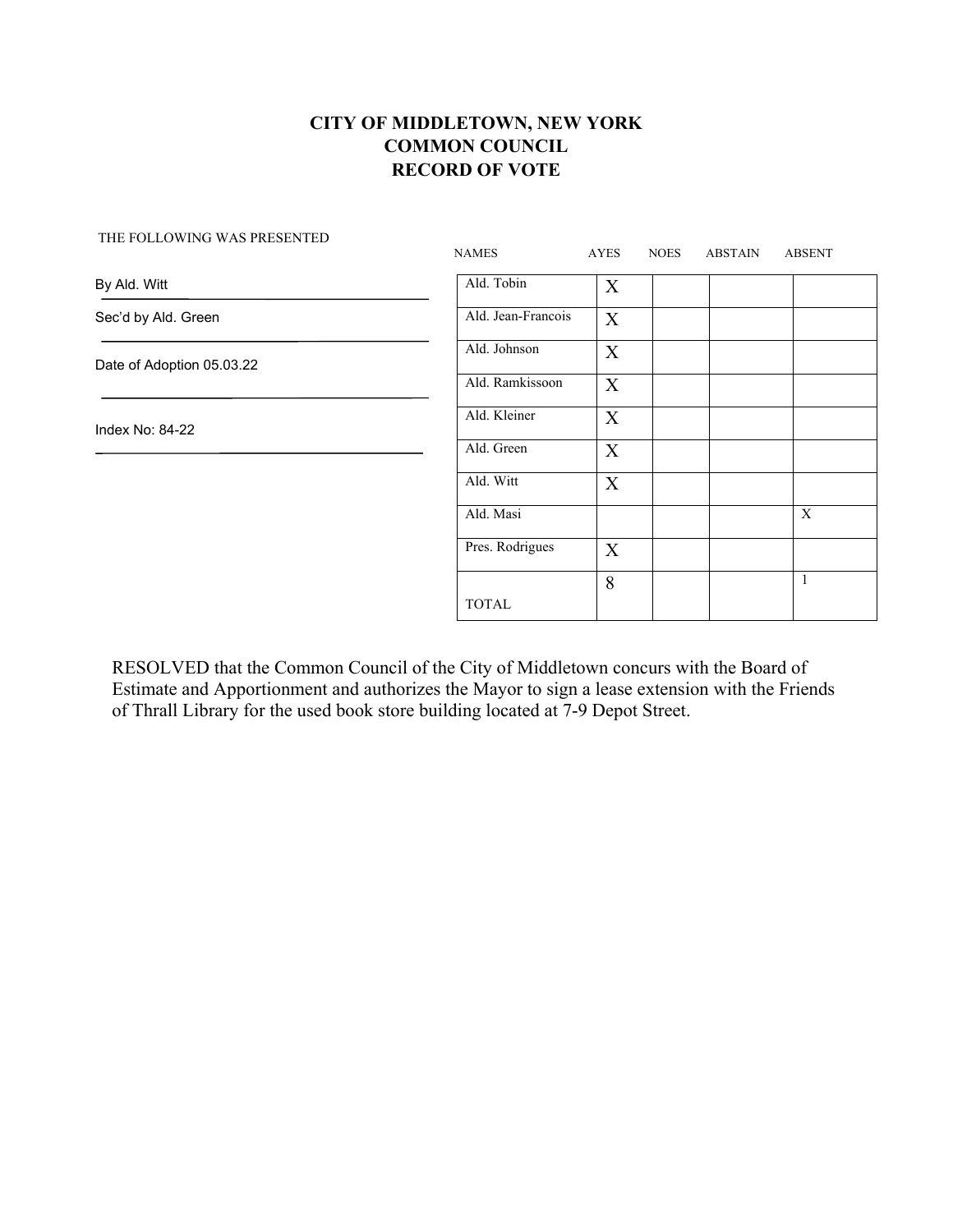|                           | <b>NAMES</b>       | <b>AYES</b> | <b>NOES</b> | <b>ABSTAIN</b> | <b>ABSENT</b>  |
|---------------------------|--------------------|-------------|-------------|----------------|----------------|
| By Ald. Green             | Ald. Tobin         | X           |             |                |                |
| Sec'd by Ald. Witt        | Ald. Jean-Francois | X           |             |                |                |
| Date of Adoption 05.03.22 | Ald. Johnson       | X           |             |                |                |
|                           | Ald. Ramkissoon    | X           |             |                |                |
| Index No: 85-22           | Ald. Kleiner       | $\mathbf X$ |             |                |                |
|                           | Ald. Green         | $\mathbf X$ |             |                |                |
|                           | Ald. Witt          | X           |             |                |                |
|                           | Ald. Masi          |             |             |                | $\overline{X}$ |
|                           | Pres. Rodrigues    | X           |             |                |                |
|                           | <b>TOTAL</b>       | 8           |             |                | $\mathbf{1}$   |

THE FOLLOWING WAS PRESENTED

WHEREAS, the City of Middletown in December, 2014 issued a Request for Concepts/Qualifications for the purchase and development of 11-15 King Street, Middletown, New York, and

WHEREAS, two proposals were submitted, and

WHEREAS, the City of Middletown, in September, 2015, accepted the proposal from Jonathan Lee ("Purchaser") for the purchase and development of 11-15 King Street based upon specific terms and conditions which were memorialized by letter dated September 16, 2015, and

WHEREAS, the aforesaid terms and conditions included a timeline of obligations to be met, and

WHEREAS, certain litigation ensued regarding this property which delayed the implementation of the aforesaid timeline for purchase and development, and

WHEREAS, this litigation and delay were not in any way the fault of the Purchaser, and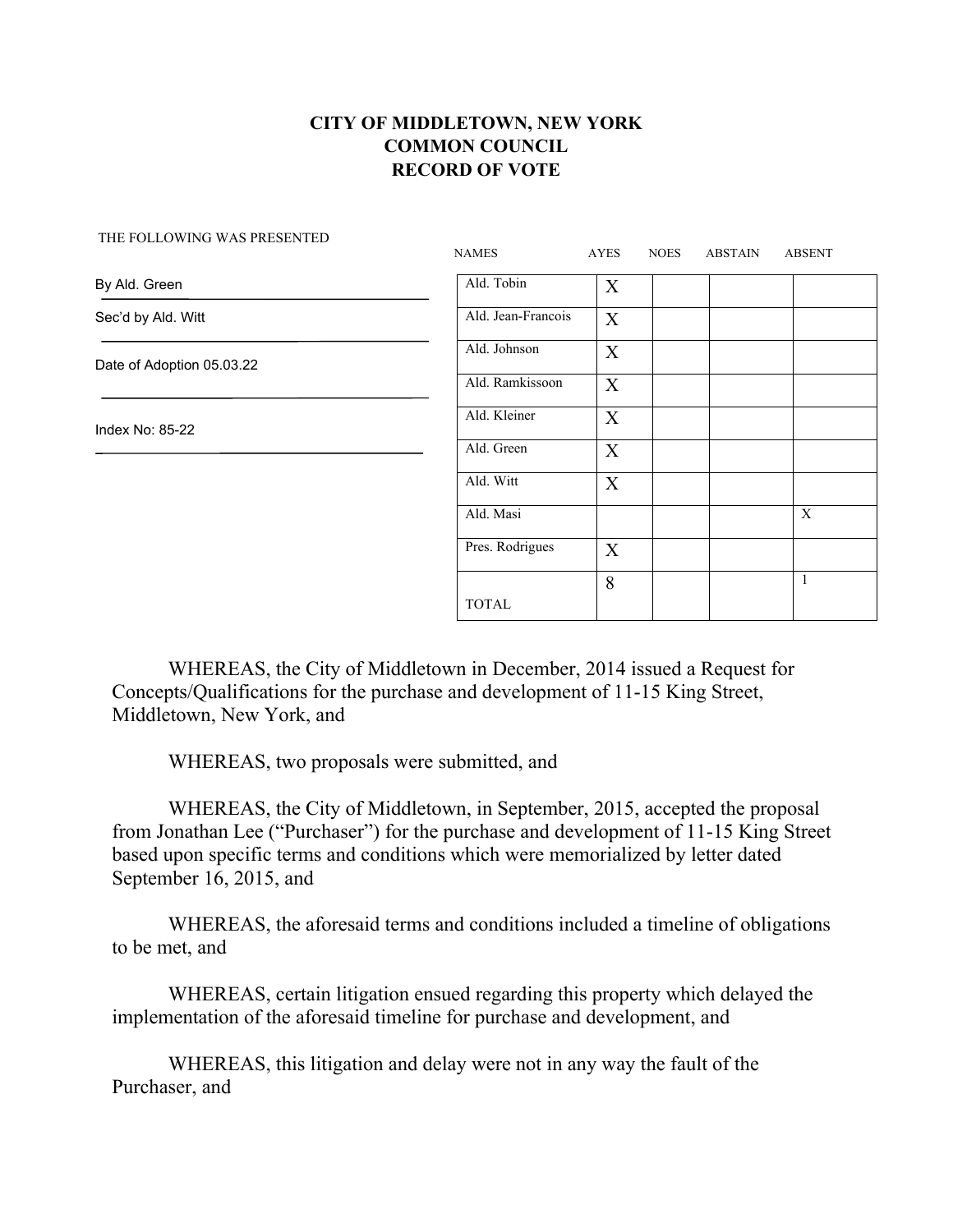WHEREAS, the Purchaser is still interested in and willing to implement the purchase and development of 11-15 King Street in accordance with the specifications set forth in the Request for Concepts/Qualifications, and

WHEREAS, the Corporation Counsel advises that adherence to the specifications contained in the original 2014 Request, coupled with the unavoidable delay occasioned by the litigation, eliminates the need to issue a new Request, and

WHEREAS, the Mayor and Community Development Director have prepared an updated timeline which specifies the terms and conditions for the purchase and development of 11-15 King Street, and

WHEREAS, this updated timeline is annexed hereto, and made a part hereof, and

WHEREAS, the Purchaser has indicated his consent to be bound by this timeline and the terms and conditions contained therein.

NOW THEREFORE BE IT RESOLVED that the Common Council hereby concurs with the Board of Estimate that the annexed timeline containing the terms and conditions for the purchase and development of 11-15 King Street is appropriate and is in the best interests of the City of Middletown, and it is further

RESOLVED, that the Council hereby approves the aforesaid timeline, including the terms and conditions set forth therein, and the sale of 11-15 King Street to the Purchaser in accordance therewith, and it is further

RESOLVED that the Mayor, subject to approval by the Corporation Counsel, is authorized to execute any documents necessary for the implementation of the timeline and purchase and development of 11-15 King Street.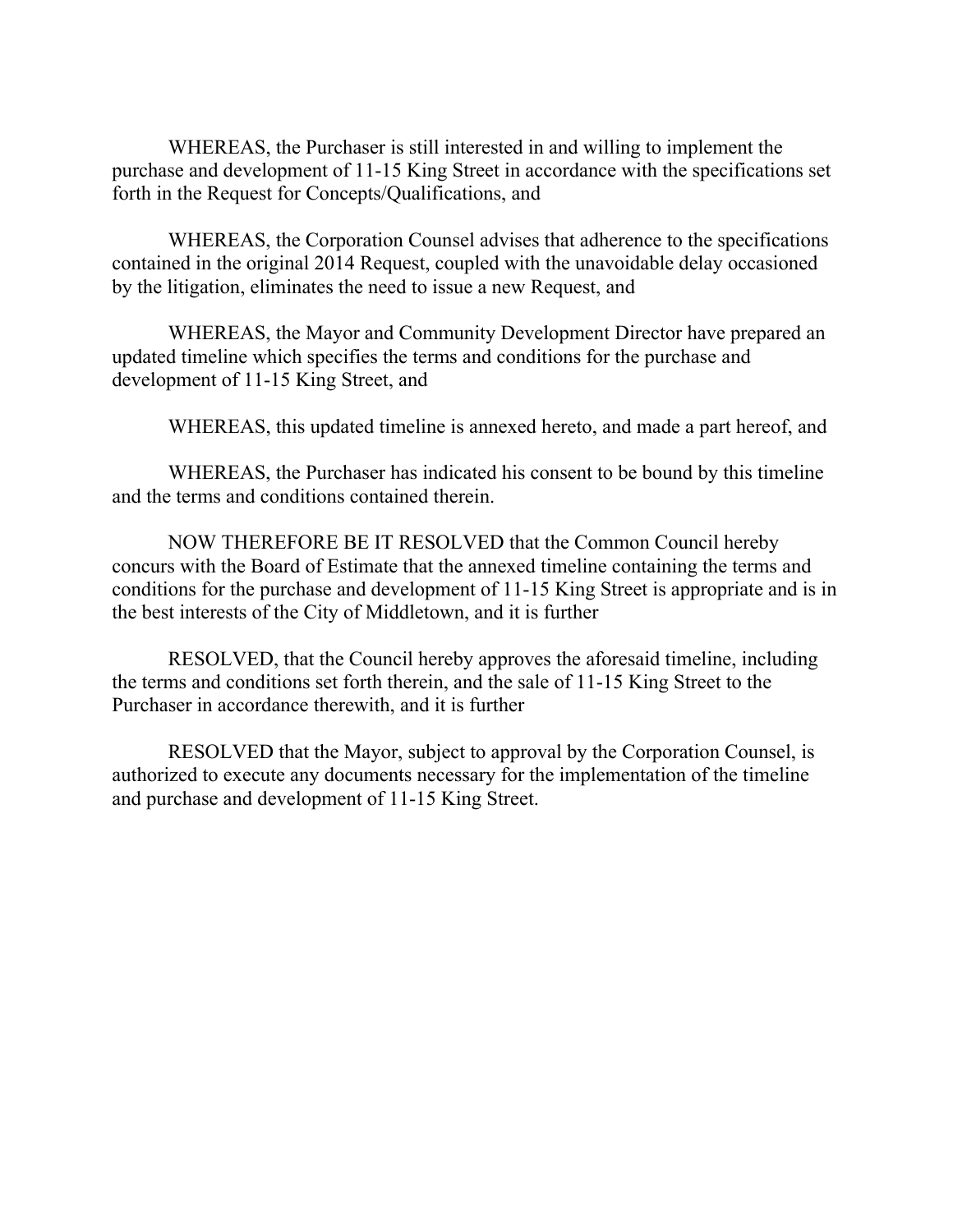#### THE FOLLOWING WAS PRESENTED

| THE LOEEO WING WAS LIKESENTED | <b>NAMES</b>       | AYES             | <b>NOES</b> | <b>ABSTAIN</b> | <b>ABSENT</b> |
|-------------------------------|--------------------|------------------|-------------|----------------|---------------|
| By Ald. Kleiner               | Ald. Tobin         | $\boldsymbol{X}$ |             |                |               |
| Sec'd by Ald. Ramkissoon      | Ald. Jean-Francois | X                |             |                |               |
| Date of Adoption 05.03.22     | Ald. Johnson       | X                |             |                |               |
|                               | Ald. Ramkissoon    | X                |             |                |               |
| Index No: 86-22               | Ald. Kleiner       | X                |             |                |               |
|                               | Ald. Green         | X                |             |                |               |
|                               | Ald. Witt          | X                |             |                |               |
|                               | Ald. Masi          |                  |             |                | X             |
|                               | Pres. Rodrigues    | X                |             |                |               |
|                               | <b>TOTAL</b>       | 8                |             |                | $\mathbf{1}$  |

RESOLVED that the Common Council of the City of Middletown concurs with the Board of Estimate and Apportionment and authorizes a budget transfer of \$50,000 to fund repairs at the Paramount due to an emergency condition related to the roof which is causing interior issues.

The funds should be transferred in the following manner:

| <b>FROM</b> | <b>AMOUNT</b> | <b>TO</b>                               |
|-------------|---------------|-----------------------------------------|
| A.4785      | \$50,000      | H.0931.470                              |
| ARPA        |               | Paramount Rehab. Repairs to<br>Building |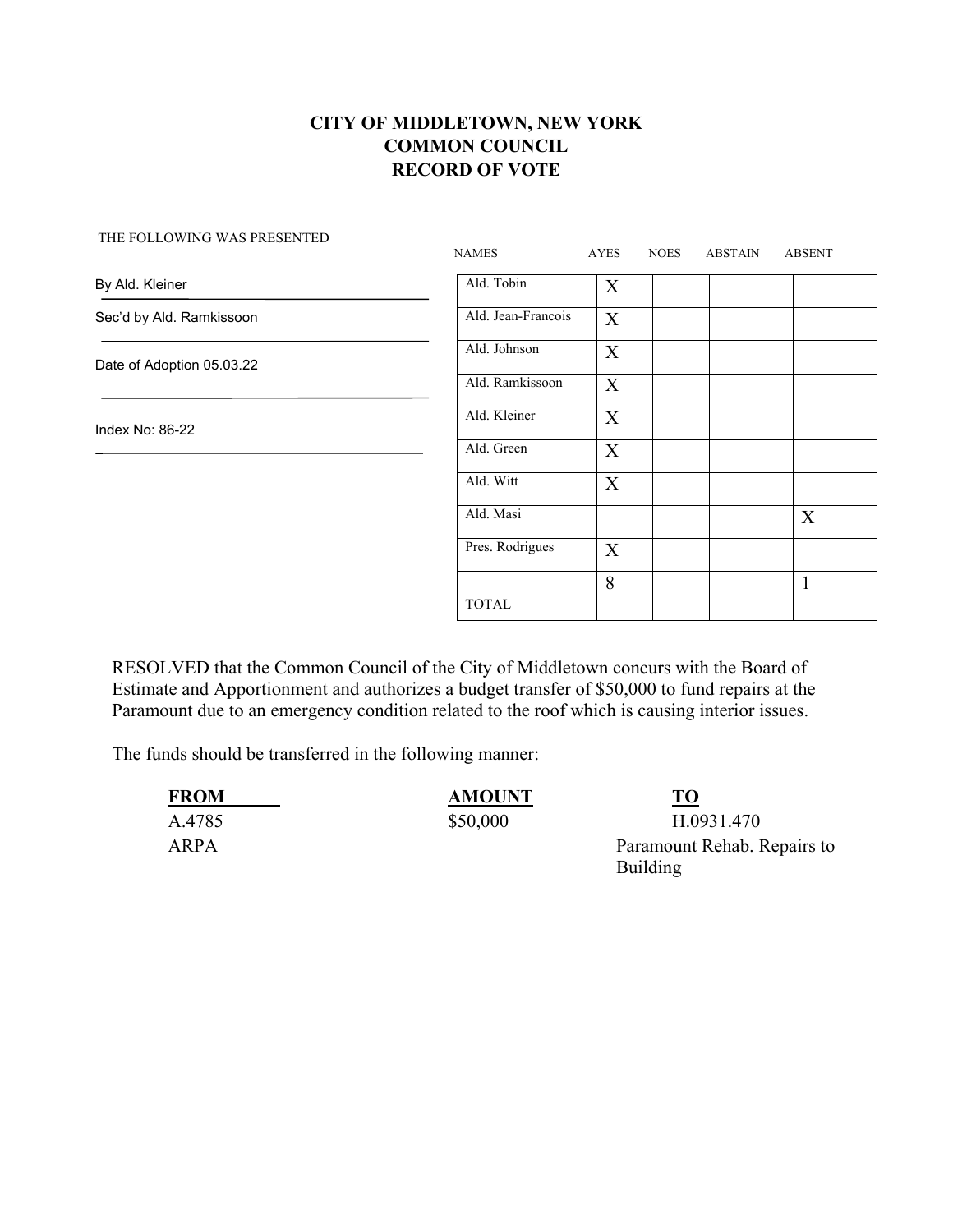| THE FOLLOWING WAS PRESENTED | <b>NAMES</b>       | AYES             | <b>NOES</b> | <b>ABSTAIN</b> | <b>ABSENT</b> |
|-----------------------------|--------------------|------------------|-------------|----------------|---------------|
| By Ald. Ramkissoon          | Ald. Tobin         | X                |             |                |               |
| Sec'd by Ald. Johnson       | Ald. Jean-Francois | X                |             |                |               |
| Date of Adoption 05.03.22   | Ald. Johnson       | X                |             |                |               |
|                             | Ald. Ramkissoon    | X                |             |                |               |
| Index No: 87-22             | Ald. Kleiner       | X                |             |                |               |
|                             | Ald. Green         | X                |             |                |               |
|                             | Ald. Witt          | $\boldsymbol{X}$ |             |                |               |
|                             | Ald. Masi          |                  |             |                | X             |
|                             | Pres. Rodrigues    | X                |             |                |               |
|                             | <b>TOTAL</b>       | 8                |             |                | $\mathbf{1}$  |

RESOLVED that the Common Council of the City of Middletown concurs with the Board of Estimate and Apportionment and authorizes a budget adjustment to increase a revenue line and expense line for Senior Trips for 2022. This will be a budget neutral adjustment. The trips were not previously budgeted due to COVID.

Increase new expense line A.6772.467 Senior Trips to \$32,150

Increase new revenue line A.2351 Senior Trip Revenue to \$32,150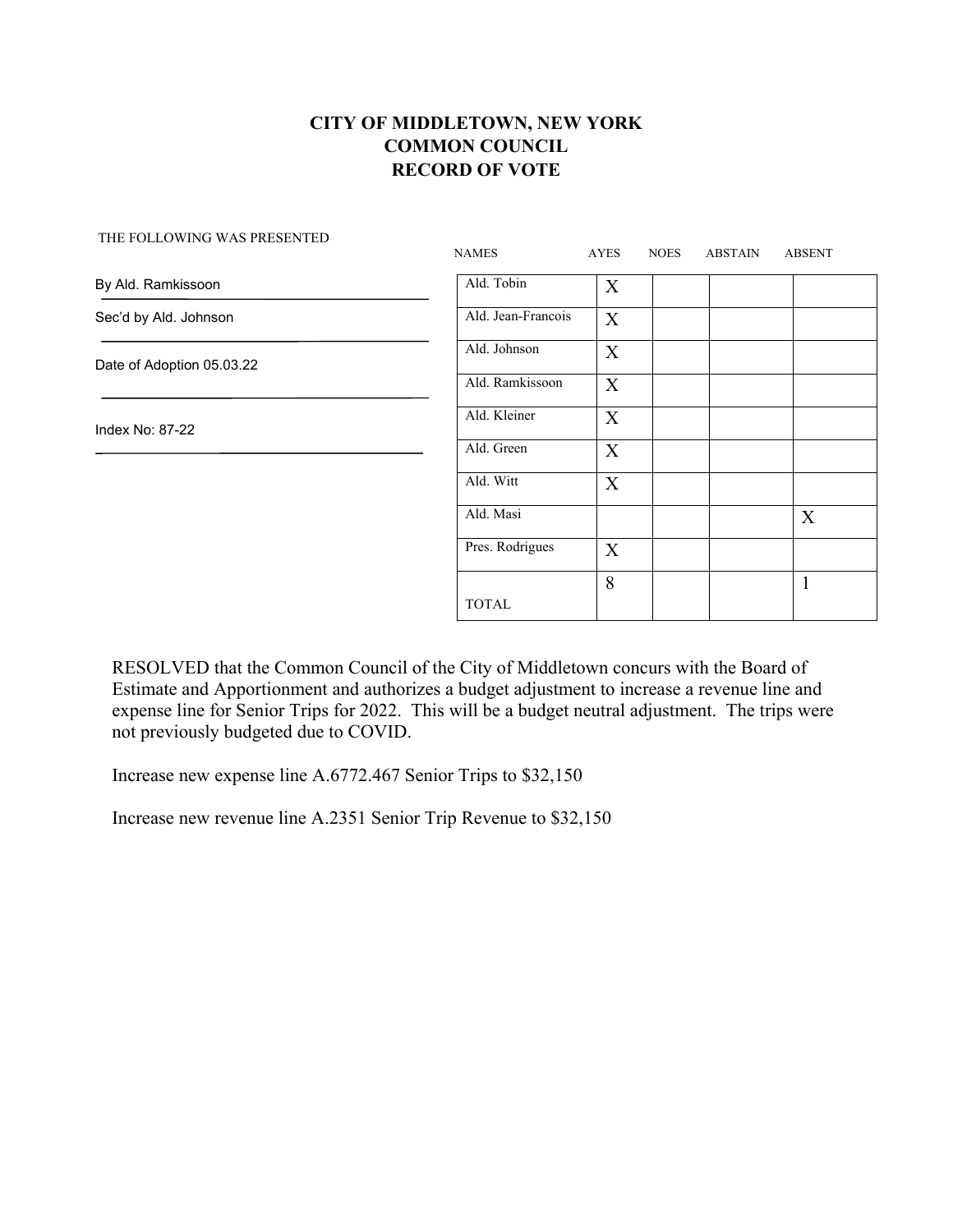THE FOLLOWING WAS PRESENTED

|                           | <b>NAMES</b>       | AYES        | <b>NOES</b> | <b>ABSTAIN</b> | <b>ABSENT</b> |
|---------------------------|--------------------|-------------|-------------|----------------|---------------|
| By Ald. Johnson           | Ald. Tobin         | X           |             |                |               |
| Sec'd by Ald. Green       | Ald. Jean-Francois | X           |             |                |               |
| Date of Adoption 05.03.22 | Ald. Johnson       | X           |             |                |               |
|                           | Ald. Ramkissoon    | $\mathbf X$ |             |                |               |
| Index No: 88-22           | Ald. Kleiner       | $\mathbf X$ |             |                |               |
|                           | Ald. Green         | $\mathbf X$ |             |                |               |
|                           | Ald. Witt          | X           |             |                |               |
|                           | Ald. Masi          |             |             |                | X             |
|                           | Pres. Rodrigues    | X           |             |                |               |
|                           |                    | 8           |             |                | $\mathbf{1}$  |
|                           | TOTAL              |             |             |                |               |

RESOLVED that the Common Council of the City of Middletown concurs with the Board of Estimate and Apportionment and authorizes the purchase of WTP chemicals from a vendor other than the city awarded bid suppliers.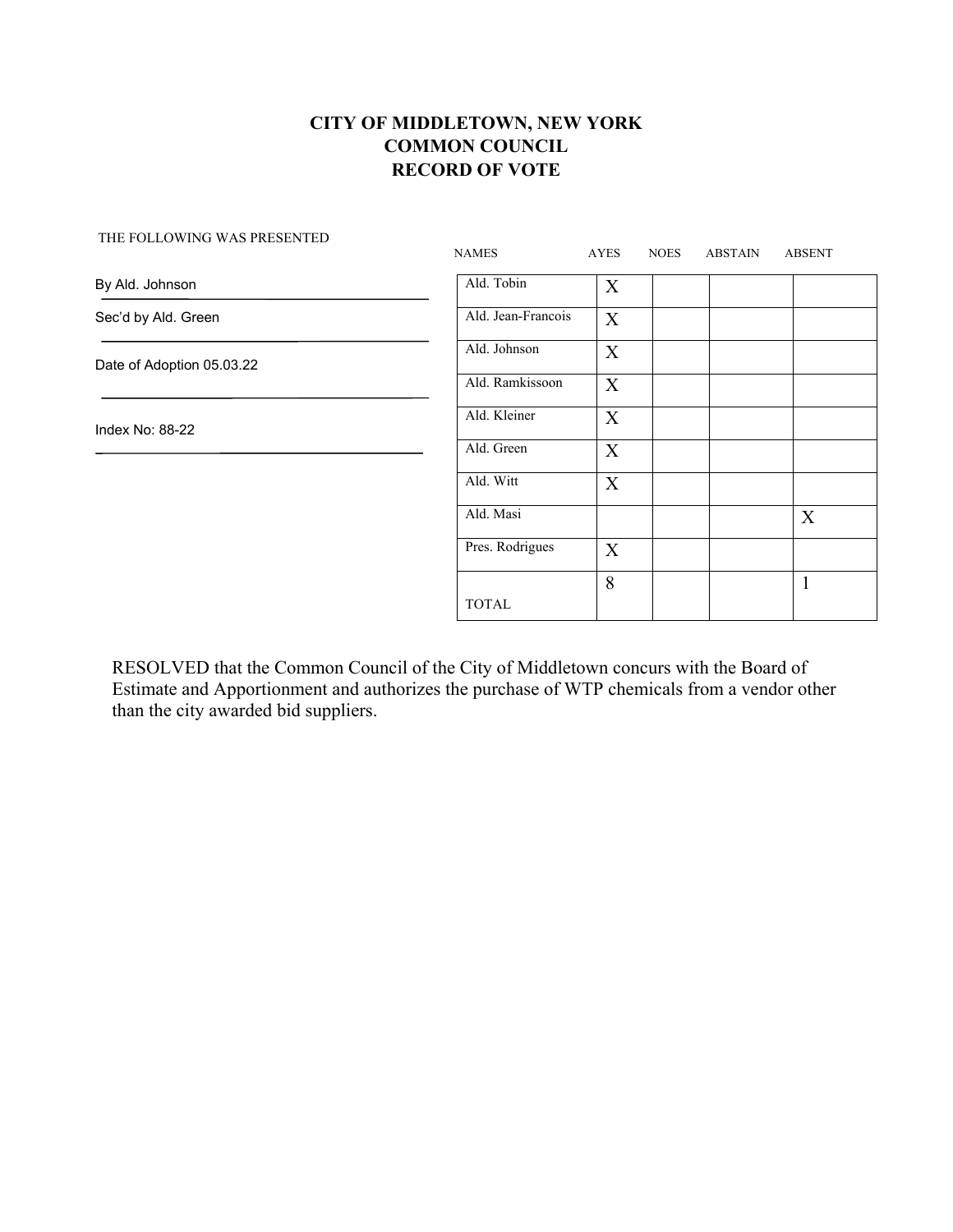| THE FOLLOWING WAS PRESENTED | <b>NAMES</b>       | AYES             | <b>NOES</b> | <b>ABSTAIN</b> | <b>ABSENT</b> |
|-----------------------------|--------------------|------------------|-------------|----------------|---------------|
| By Ald. Jean-Francois       | Ald. Tobin         | $\boldsymbol{X}$ |             |                |               |
| Sec'd by Ald. Johnson       | Ald. Jean-Francois | $\mathbf X$      |             |                |               |
| Date of Adoption 05.03.22   | Ald. Johnson       | X                |             |                |               |
|                             | Ald. Ramkissoon    | X                |             |                |               |
| Index No: 89-22             | Ald. Kleiner       | $\mathbf X$      |             |                |               |
|                             | Ald. Green         | $\boldsymbol{X}$ |             |                |               |
|                             | Ald. Witt          | X                |             |                |               |
|                             | Ald. Masi          |                  |             |                | X             |
|                             | Pres. Rodrigues    | X                |             |                |               |
|                             |                    | 8                |             |                | $\mathbf{1}$  |
|                             | <b>TOTAL</b>       |                  |             |                |               |

RESOLVED that the Common Council of the City of Middletown concurs with the Board of Estimate and Apportionment and authorizes an increase in the purchase prices for JCI Jones Chemical for Caustic Soda and Sodium Hypochlorite. They have increased from .98/gal and \$661/dry ton to \$1.49/gal and \$1,051/dry ton respectively. The Mayor is authorized to sign a letter accepting the increase.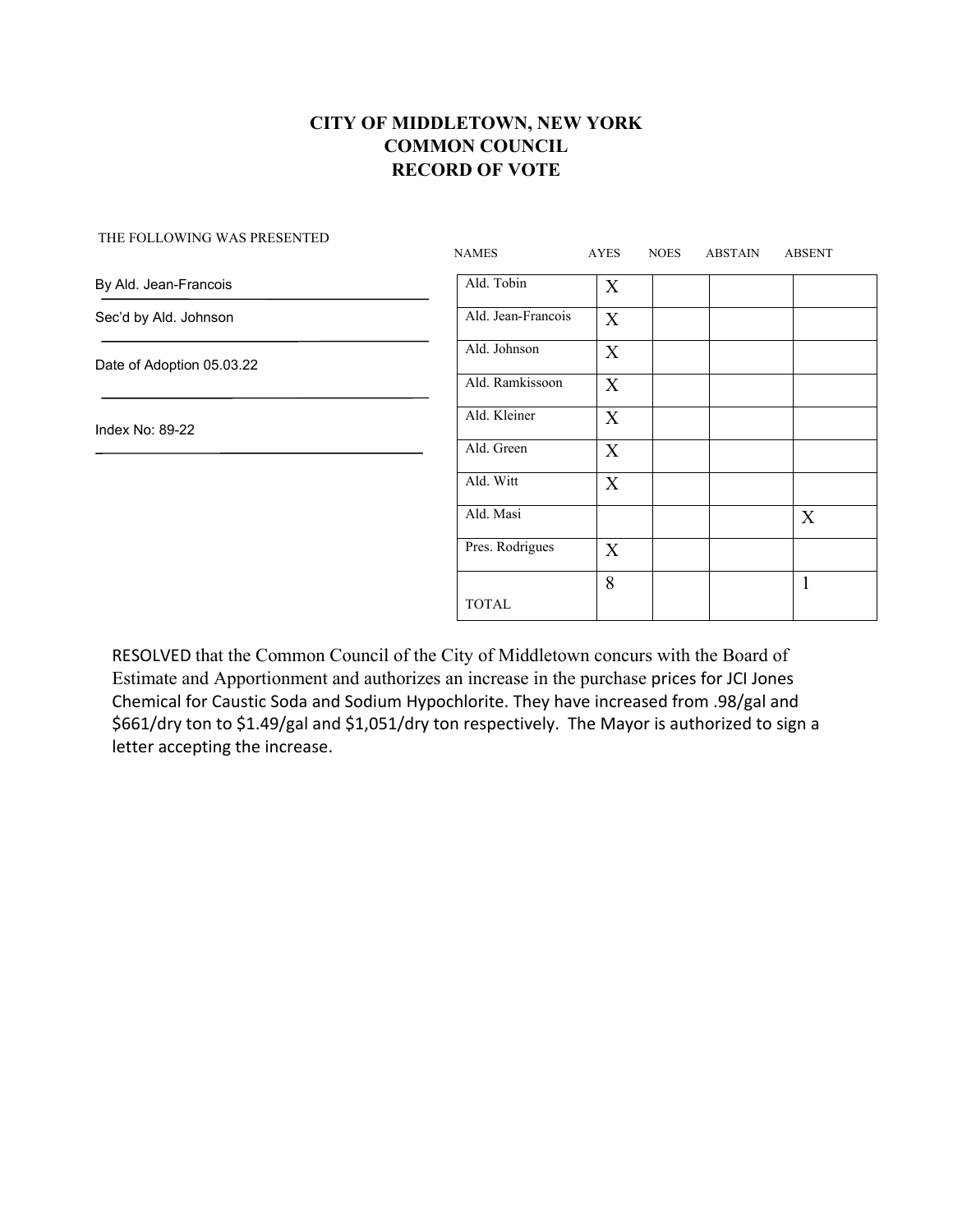|                             | <b>NAMES</b>       | <b>AYES</b>      | <b>NOES</b> | <b>ABSTAIN</b> | <b>ABSENT</b> |
|-----------------------------|--------------------|------------------|-------------|----------------|---------------|
| By Ald. Tobin               | Ald. Tobin         | $\boldsymbol{X}$ |             |                |               |
| Sec'd by Ald. Jean-Francois | Ald. Jean-Francois | X                |             |                |               |
| Date of Adoption 05.03.22   | Ald. Johnson       | X                |             |                |               |
|                             | Ald. Ramkissoon    | X                |             |                |               |
| Index No: 90-22             | Ald. Kleiner       | $\mathbf X$      |             |                |               |
|                             | Ald. Green         | X                |             |                |               |
|                             | Ald. Witt          | X                |             |                |               |
|                             | Ald. Masi          |                  |             |                | X             |
|                             | Pres. Rodrigues    | X                |             |                |               |
|                             | <b>TOTAL</b>       | 8                |             |                | $\mathbf{1}$  |
|                             |                    |                  |             |                |               |

THE FOLLOWING WAS PRESENTED

RESOLVED that the Common Council of the City of Middletown concurs with the Board of Estimate and Apportionment and authorizes an increase in retainer fees to Freeman & Howard from \$5,000 to \$20,000 for the ongoing fresh water public works project. H.9047.900.

Funds are available from the ongoing Fresh Water Public Works project funds however; a Water Fund balance transfer or bonding may be required towards the end of the project.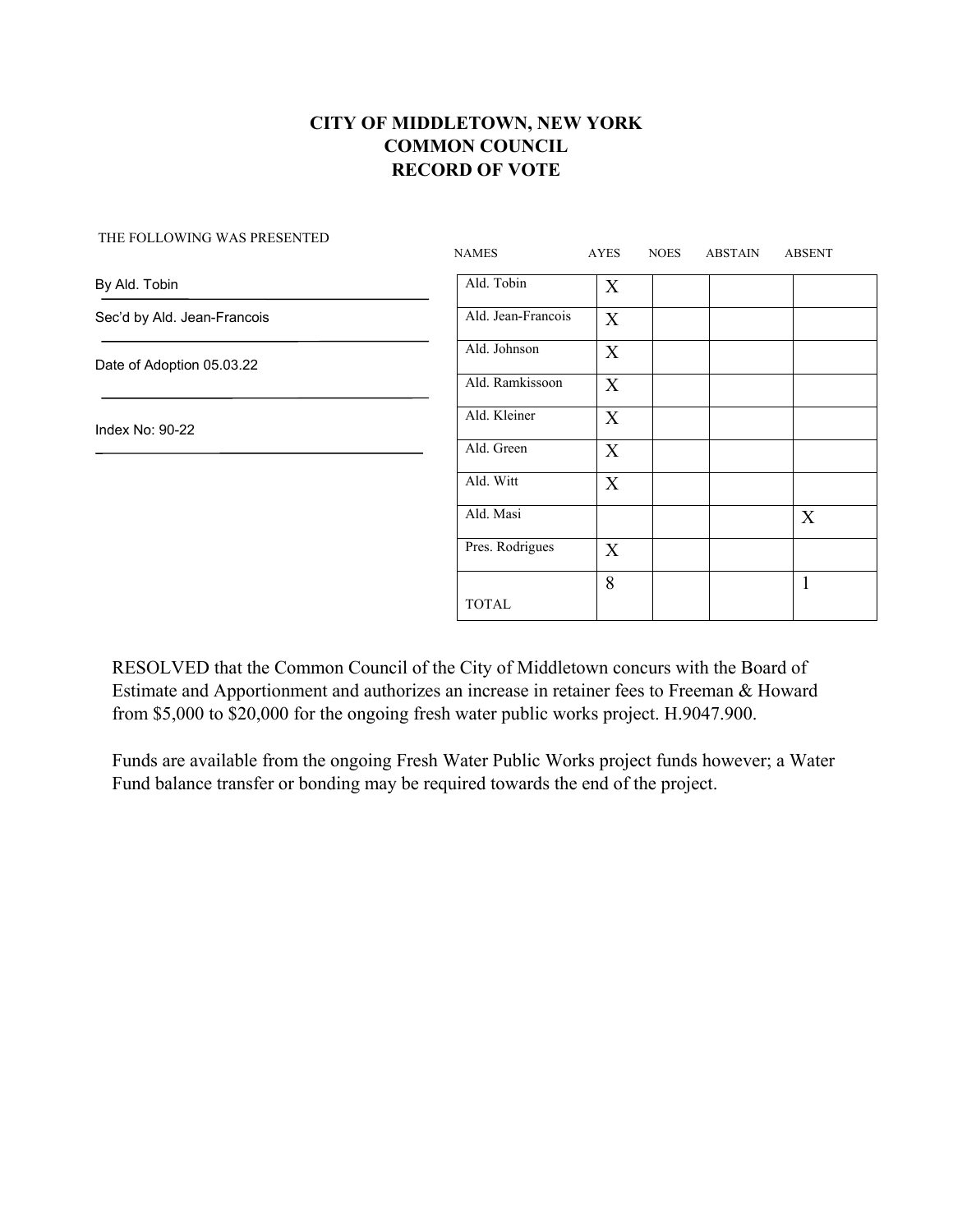|                           | <b>NAMES</b>       | <b>AYES</b>      | <b>NOES</b> | <b>ABSTAIN</b> | <b>ABSENT</b> |
|---------------------------|--------------------|------------------|-------------|----------------|---------------|
| By Ald. Witt              | Ald. Tobin         | $\boldsymbol{X}$ |             |                |               |
| Sec'd by Ald. Green       | Ald. Jean-Francois | X                |             |                |               |
| Date of Adoption 05.03.22 | Ald. Johnson       | X                |             |                |               |
|                           | Ald. Ramkissoon    | X                |             |                |               |
| Index No: 91-22           | Ald. Kleiner       | X                |             |                |               |
|                           | Ald. Green         | X                |             |                |               |
|                           | Ald. Witt          | X                |             |                |               |
|                           | Ald. Masi          |                  |             |                | X             |
|                           | Pres. Rodrigues    | X                |             |                |               |
|                           | <b>TOTAL</b>       | 8                |             |                | $\mathbf{1}$  |
|                           |                    |                  |             |                |               |

RESOLVED that the Common Council of the City of Middletown concurs with the Board of Estimate and Apportionment and authorizes The Treasurer to increase the Exxon Mobil monthly credit limit from \$19,500 to \$40,000 due to increased gas prices. The City reached the limit in less than one month's time.

#### THE FOLLOWING WAS PRESENTED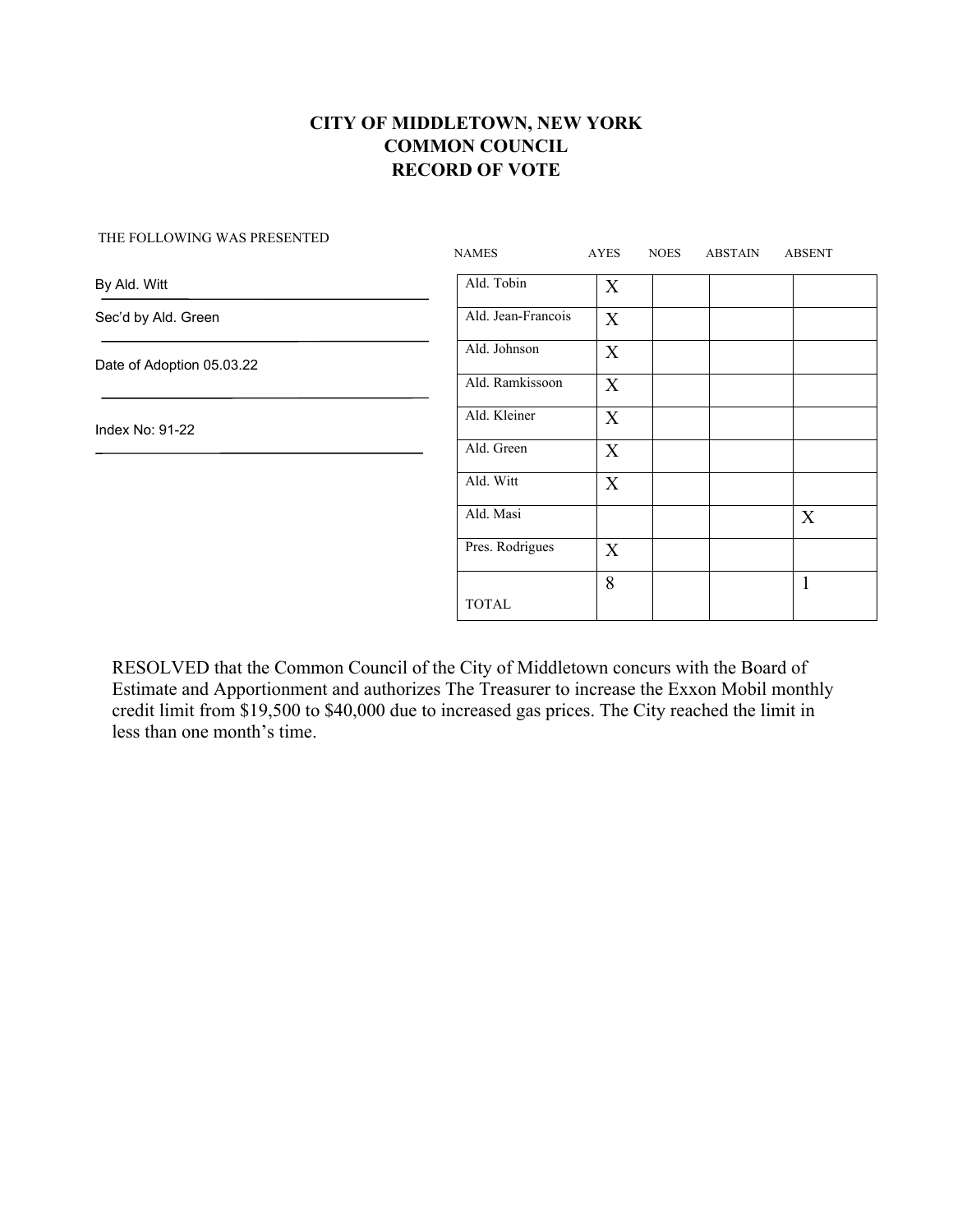| Ald. Tobin<br>X<br>By Ald. Green<br>Ald. Jean-Francois<br>Sec'd by Ald. Kleiner<br>X<br>Ald. Johnson |  |
|------------------------------------------------------------------------------------------------------|--|
|                                                                                                      |  |
|                                                                                                      |  |
| X<br>Date of Adoption 05.03.22                                                                       |  |
| Ald. Ramkissoon<br>X                                                                                 |  |
| Ald. Kleiner<br>X<br>Index No: 92-22                                                                 |  |
| Ald. Green<br>X                                                                                      |  |
| Ald. Witt<br>X                                                                                       |  |
| Ald. Masi<br>X                                                                                       |  |
| Pres. Rodrigues<br>X                                                                                 |  |
| 8<br>$\mathbf{1}$<br><b>TOTAL</b>                                                                    |  |

#### THE FOLLOWING WAS PRESENTED

#### **CITY OF MIDDLETOWN COMMON COUNCIL RESOLUTION AND NOTICE OF DETERMINATION OF NON-SIGNIFICANCE PURSUANT TO 6 NYCRR 617.7**

WHEREAS, the Common Council has been presented with a proposal to rezone 1 lot at 44-48 East Avenue from DMU Downtown Mixed Use district to the R-2 two family residential district, and

WHEREAS, the lot is described on the City of Middletown Tax Map as Section 35, Block 5, Lot 24, and

WHEREAS, this lot is presently in the DMU district, but is contiguous to the R-2 zoning district, and

WHEREAS, the proposed rezoning constitutes an Unlisted Action pursuant to the State Environmental Quality Review Act ("SEQRA") regulations, and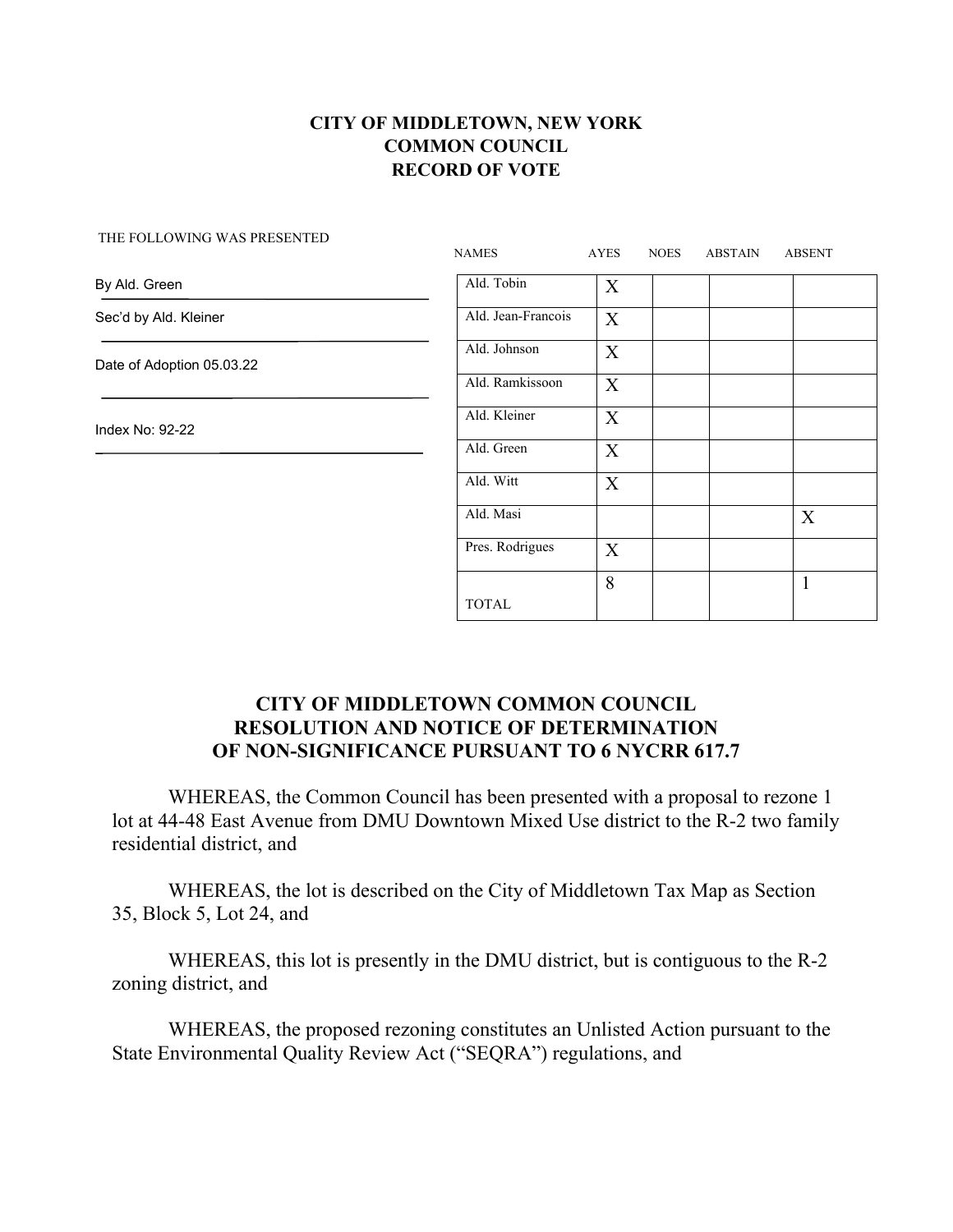WHEREAS, the Common Council has declared itself Lead Agency with respect to this rezoning request pursuant to 6 NYCRR  $\S 617.6(b)(1)$ , and

WHEREAS, the Common Council held a public hearing on this application on April 5, 2022, and

WHEREAS, the City of Middletown Common Council has thoroughly reviewed and considered this request and the accompanying Short Environmental Assessment Form ("EAF"), and

WHEREAS, the City of Middletown Common Council has identified the relevant areas of environmental concern and thoroughly considered the criteria for determining significance set forth at 6NYCRR Part 617.7 (c); and

WHEREAS, the Common Council is the only involved agency under SEQRA for this request.

NOW, THEREFORE, BE IT RESOLVED that the City of Middletown Common Council hereby declares that the proposed action will not result in a significant adverse impact on the environment, and an environmental impact statement will not be prepared, and be it

FURTHER RESOLVED that this Negative Declaration is made pursuant to Article 8 of the Environmental Conservation Law (SEQRA).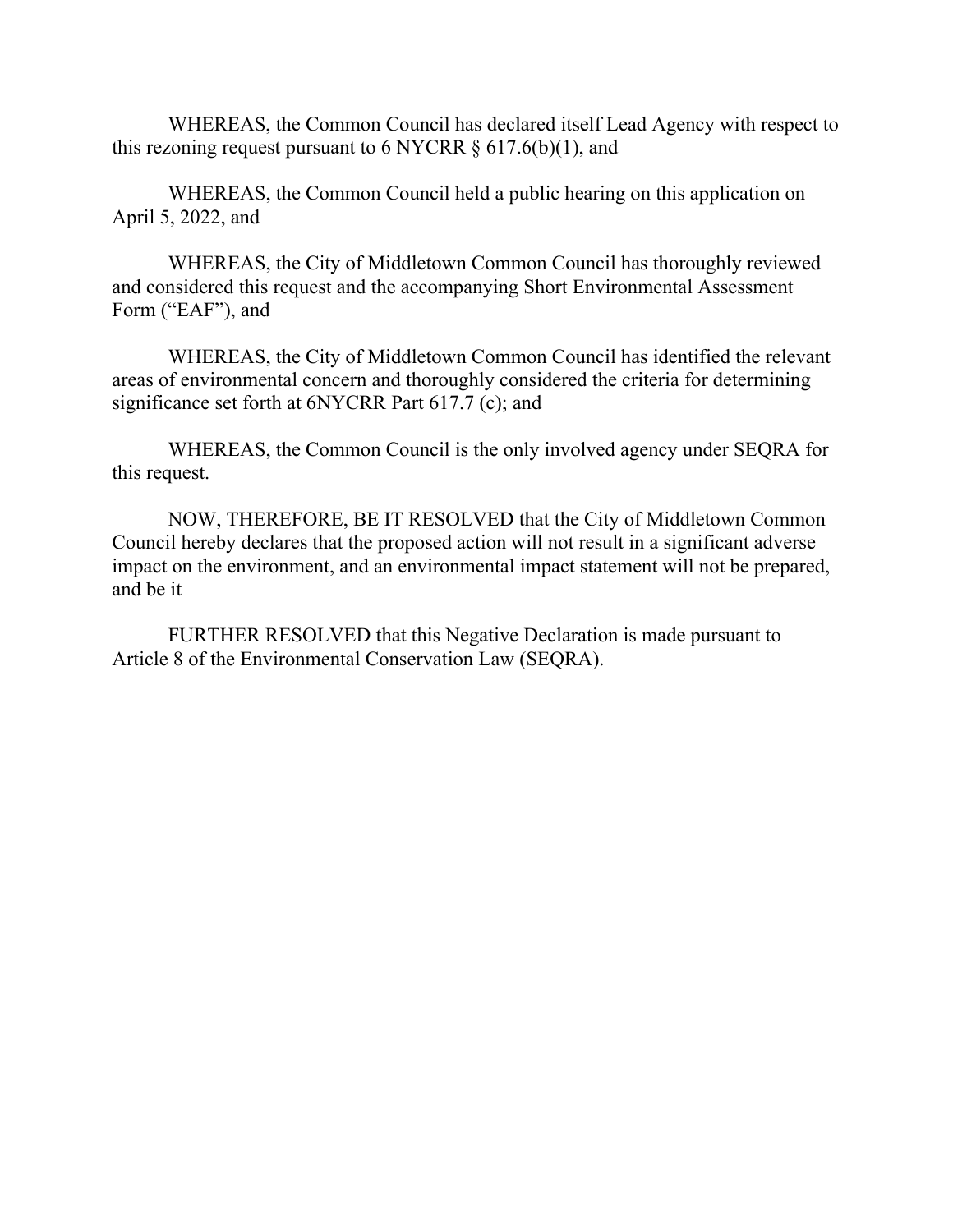| THE FOLLOWING WAS PRESENTED | <b>NAMES</b>       | AYES | <b>NOES</b> | ABSTAIN | <b>ABSENT</b> |
|-----------------------------|--------------------|------|-------------|---------|---------------|
| By Ald. Kleiner             | Ald. Tobin         | X    |             |         |               |
| Sec'd by Ald. Green         | Ald. Jean-Francois | X    |             |         |               |
| Date of Adoption 05.03.22   | Ald. Johnson       | X    |             |         |               |
|                             | Ald. Ramkissoon    | X    |             |         |               |
| Index No: 93-22             | Ald. Kleiner       | X    |             |         |               |
|                             | Ald. Green         | X    |             |         |               |
|                             | Ald. Witt          | X    |             |         |               |
|                             | Ald. Masi          |      |             |         | X             |
|                             | Pres. Rodrigues    | X    |             |         |               |
|                             | <b>TOTAL</b>       | 8    |             |         | $\mathbf{1}$  |

WHEREAS, the Common Council has been presented with a proposal to rezone 1 lot at 44-48 East Avenue from DMU Downtown Mixed Use district to the R-2 two family residential district, and

WHEREAS, the lot is described on the City of Middletown Tax Map as Section 35, Block 5, Lot 24, and

WHEREAS, this lot is presently in the DMU district, but is contiguous to the R-2 zoning district, and

WHEREAS, the Common Council has issued a Negative Declaration for this proposed action pursuant to the State Environmental Quality Review Act ("SEQRA") regulations.

NOW, THEREFORE, BE IT RESOLVED, AND BE IT ORDAINED, by the Common Council of the City of Middletown, as follows:

Section 1. The Code of the City of Middletown, N.Y., Chapter 123, Zoning, as adopted March 27, 1967 and amended, and in particular Section 475-6, Zoning Map, be and is hereby further amended by rezoning the following parcel located at 44-48 East